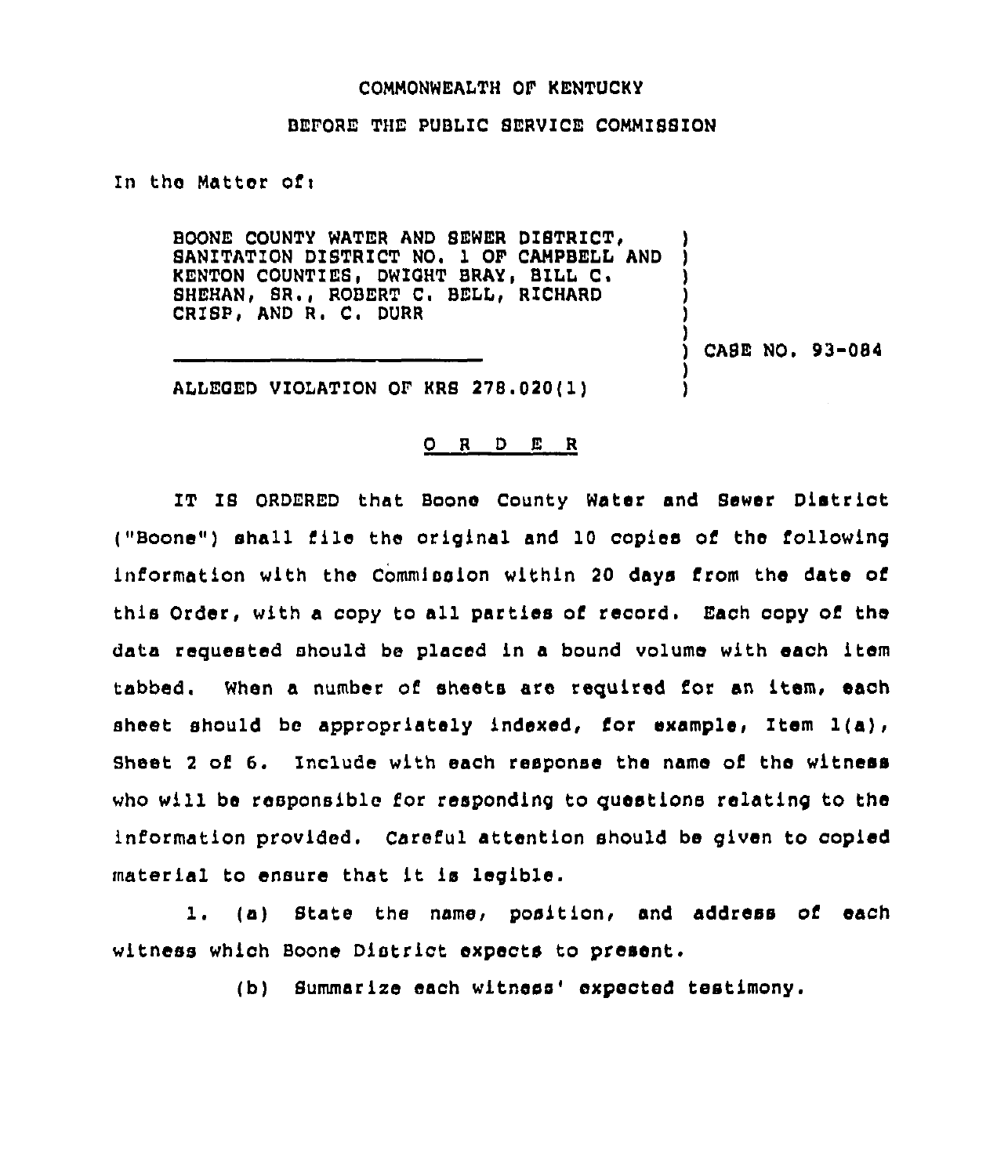2. List all cases before the Commission in which Boone District applied for a Certificate of Public Convenience and Nocossity.

<sup>3</sup> <sup>~</sup> Provido a copy of the minutes of each meeting of Boone District's Board of Commissioners held between January 1, 1988 and February 1, 1994.

4. Refer to the May 30, 1990 Agreement between Boone District and Banitation District No, 1 of Campbell and Kenton Countios ("Sanitatlon District No. 1").

a. Montify the "modifications to its Black and Veatch Engineering Nestor Plan Report of 1988" to which the Agreement rofars,

b. Explain why each modification was made.

c. Provide all studies which identify and discuss these modifications.

d. Has Boone District submitted for review to the Division of Water, Dopartment of Environmental Protection, Natural Resources and Environmental Protection Cabinet ("DOW") any modification to Black and Veatch's "Master Plan Report - Regional Wastewater Treatment Implementation Study?"

e. Xf yes,

 $(1)$  provide a copy of these submissions.

(2) state the date each modification was submittod.

f. If no, explain why no revisions were submitted.

-2-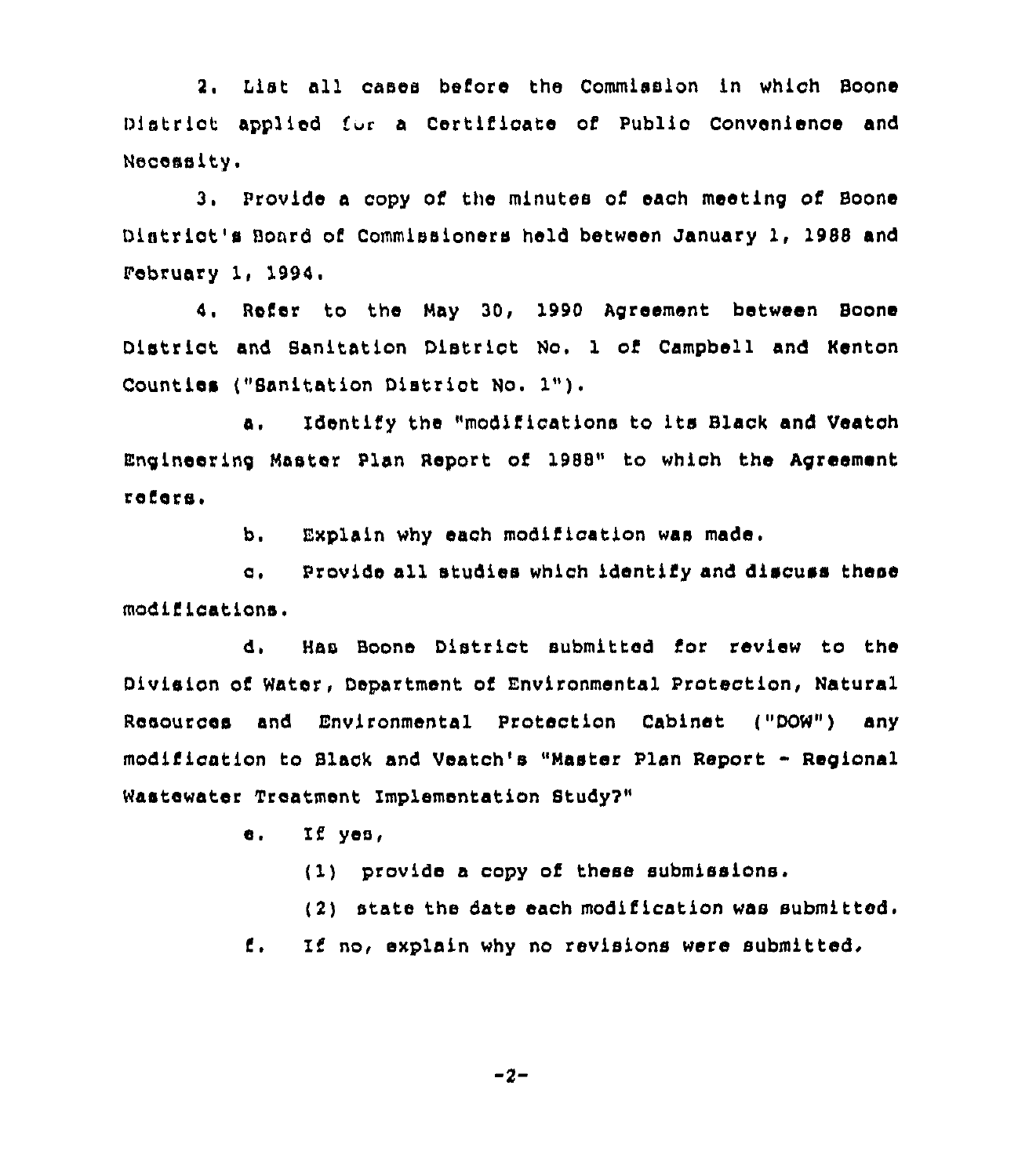g. Provide all correspondence between Hoone District and DOW in which modifications to the 1988 Master Plan Report are discussed.

h. Identify the "major international industrial corporation" referred to in the Agreement,

i. State whether the "major internstiona1 industrial corporation" referred to in paragraph  $5$  of the May 30, 1990 Agreement eventually located in Boone County, Kentucky,

5. a. identify those fscilltiea which Boone District transferred to Sanitation District No. 1 pursuant to the May 30, 1990 Agreement.

b. When was each facility transferred?

6, a. identify all facilitiea which Boone District haa purchased from Sanitation District No, <sup>1</sup> in accordance with paragraph 5 of the May 30, 1990 Agreement.

b. When did each purchase occur?

c. State the cont of each facility purchased.

d, State the total cost of all purchases made by Boone District pursuant to paragraph <sup>5</sup> of the May 30, 1990 Agreement.

o. Kxplain how these purchases were financed.

7. Pursuant to paragraph 5 of the May 30, 1990 Agreement, what sewer collection and transmission facilities in Boone County, Kentucky, will Sanitation District No. 1 own if both parties comply with all terms of the Agreement?

8. What obligations does Sanitation District No. 1 have as to the operation and maintenance of facilities located in Boone

 $-3-$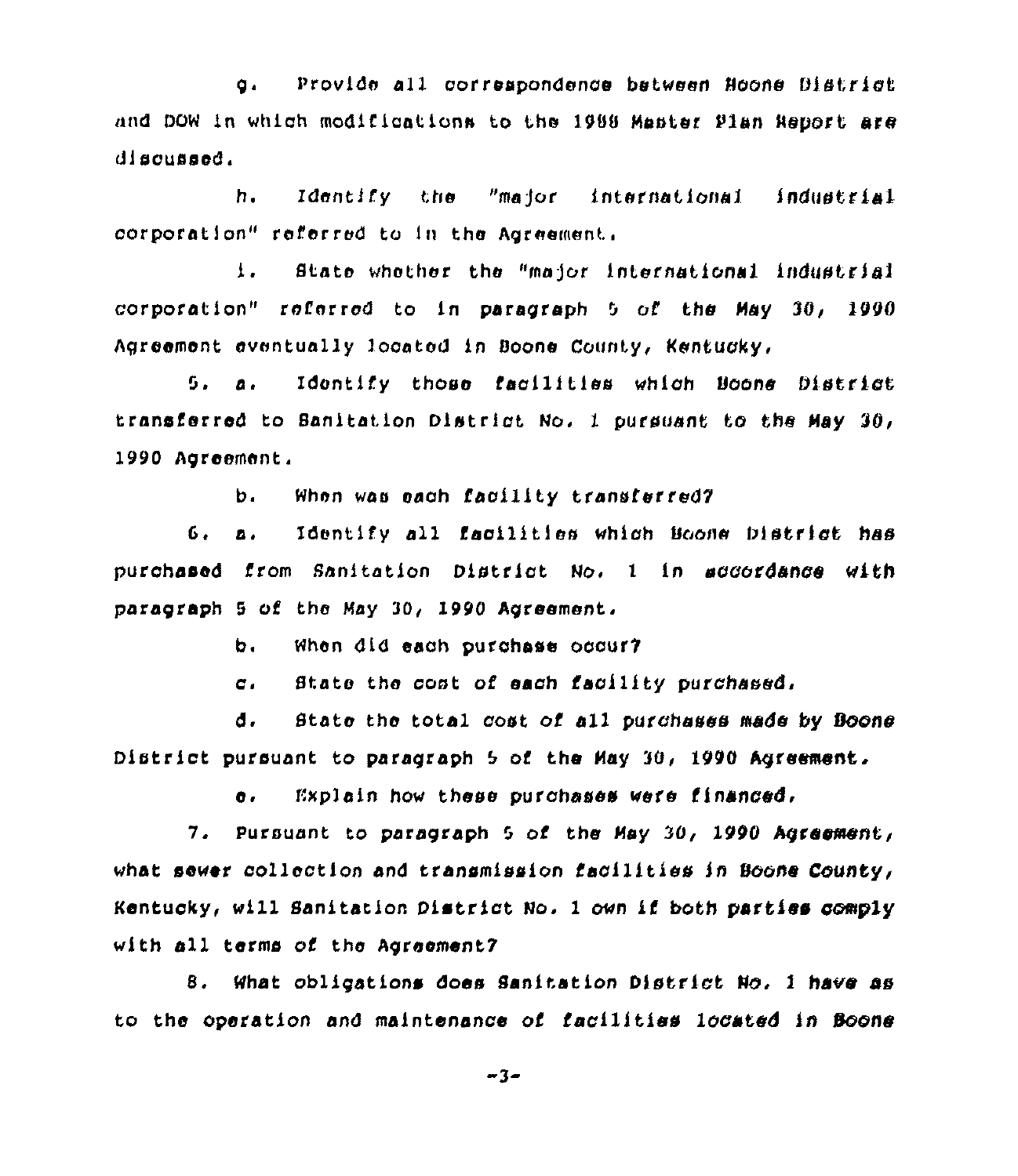county, Kentucky and constructed pursuant to the May 30, 1990 Agreement7

9, Refer to Boone District's Response to the Commission's Order of March 15, 1993. Identify the "disoussions with the PSC  $\texttt{stack}$  referred to on page 2. Provide all documents, correspondence, internal memorandum which refer to, disouss, or are part of these "discussions."

10. List all persons serving on Boone District's Board of Directors from January 1, 198S through January 1, 1993.

11. Refer to the September 16, 1991 Agreement between Boone District, Sanitation District No. 1, and Boone County, Kentucky, paragraph 5,

a. Identify the facilities which Boone Distriot must purchase.

b. When must Boone District purchase the facilities? (Stats the date of purchase if known.)

c, Has Banitation District No. <sup>1</sup> completed construction of these facilities?

d, If yes,

(1) what was the date of completion?

 $(2)$  what was the final cost of constructing these facilities?

(3) are the facilities operationalg

12. What facilities located within the jurisdictional boundaries of Boone County, Kentucky will Sanitation District No.

 $-4-$